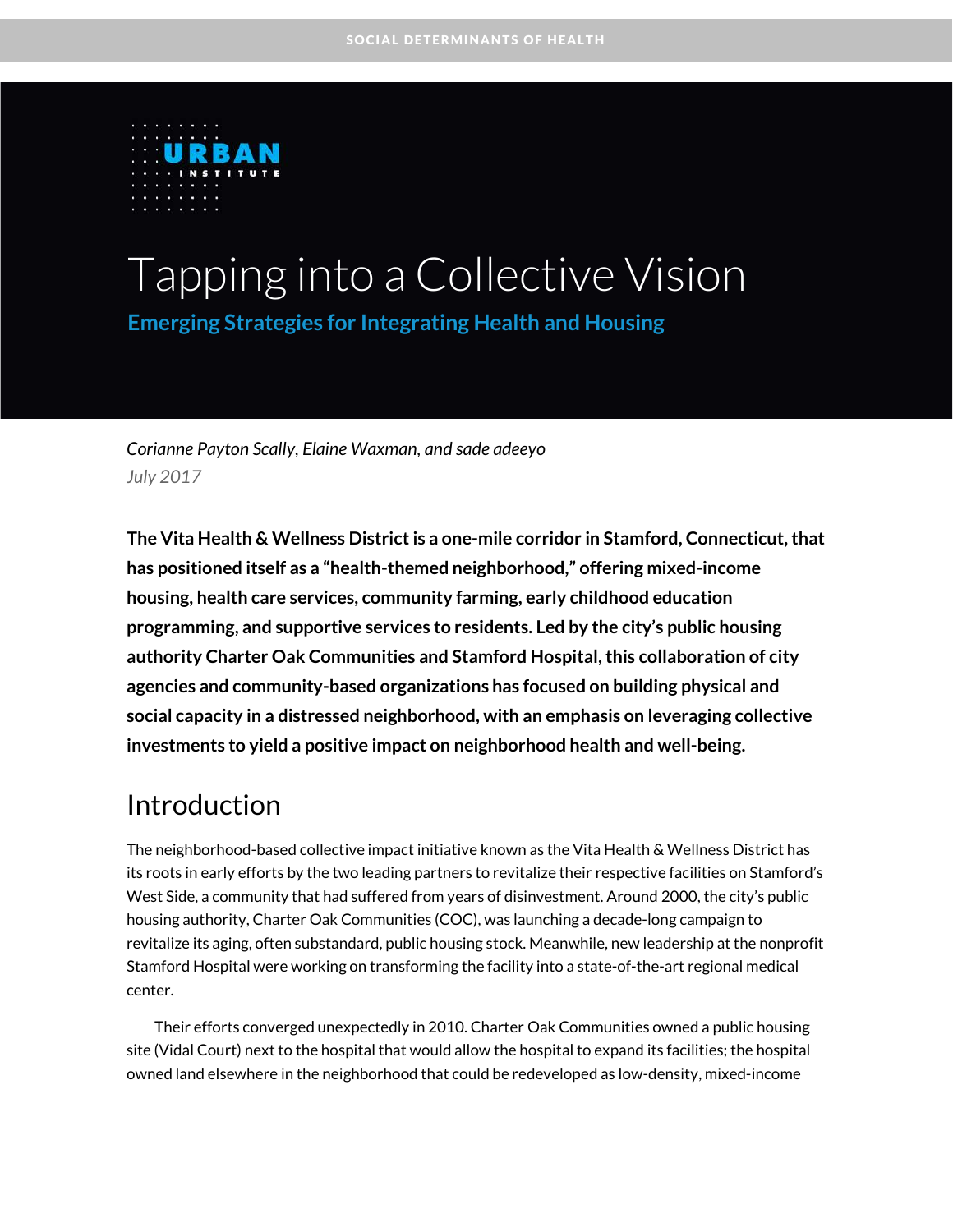housing. What began as a mutually beneficial, although unconventional, land swap (no monies were exchanged) blossomed into an ongoing partnership between two of the community's anchor institutions. They recognized that by working together, they could more effectively address the broader challenges that were undermining health and stability in the neighborhood.

#### BOX 1

### **Community Context: Stamford, Connecticut** Population (all ages): 125,401 *Black: 13 percent Hispanic: 27 percent White: 50 percent* Low-income rate among children (birth to age 17): 32 percent (where the median household income is \$77,221) People living below federal poverty level: 10.2 percent Unemployment rate: 7.9 percent Diabetes rate: 8 percent High blood pressure and hypertension rate: 24 percent Obesity rate: 22 percent Asthma: 9 percent Health care insurance rate: 90 percent (only 68 percent for adults earning less than \$30,000 a year) Reported use of emergency rooms: 25 percent **Source:** Stamford Hospital, *Community Health Needs Assessment* [\(Stamford, CT: Stamford Hospital, 2013\).](http://www.ct.gov/dph/lib/dph/ohca/community_needs_assessment/chna/2016/2016_stamford_hospital.pdf)

### **Charter Oak Communities**

Like many agencies responsible for public housing across the United States, Charter Oak Communities entered the 21st century with an aging and dilapidated housing stock built shortly after World War II, which was ill-suited to serve the needs of its residents. Over the following decade, COC developed a different approach to public housing that would replace high-density developments with mixed-income housing that was better integrated into the community while preserving the units available for lowincome residents (a policy known as one-to-one replacement). Two Hope VI grants from the US Department of Housing and Urban Development (HUD) played an instrumental role in galvanizing efforts to renovate and replace COC housing units. Charter Oak Communities also received significant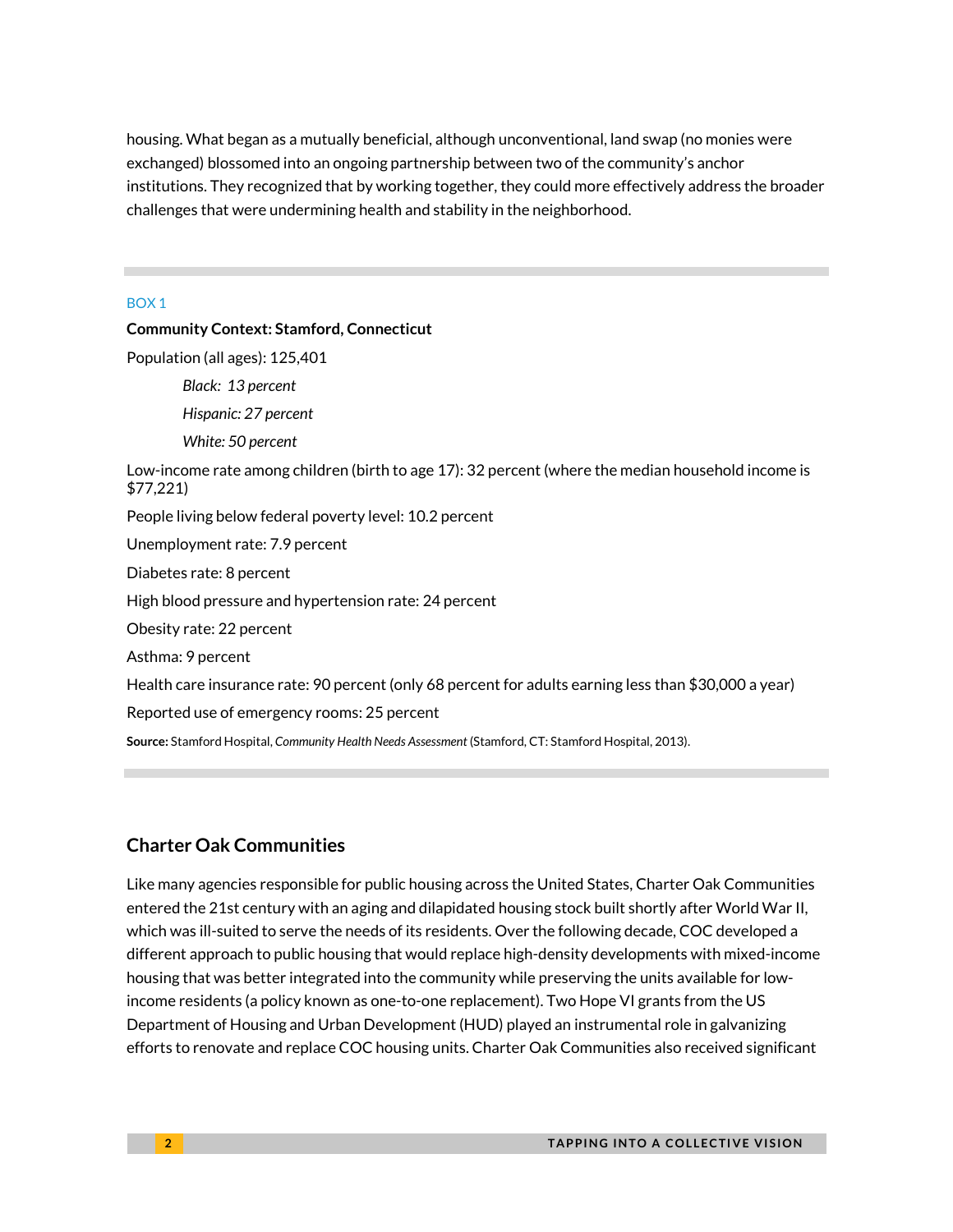funding from the state and the City of Stamford. Additional land to build mixed-income housing was acquired through the 2010 land swap with Stamford Hospital.

#### BOX 2

#### **The HOPE VI Program**

HOPE VI was a \$5 billion Department of Housing and Urban Development (HUD) investment that demolished hundreds of the nation's most distressed public housing developments. These developments were rehabilitated, reconfigured, or replaced to make physical and management improvements as well as to provide social and supportive services for families with receiving housing assistance. To date, HUD has awarded 446 HOPE VI grants in 166 cities.

**Source:** Susan J. Popkin, Bruce Katz, Mary K. Cunningham, Karen D. Brown, Jeremy Gustafson, and Margery Austin Turner, *[A](http://www.urban.org/research/publication/decade-hope-vi/view/full_report)  [Decade of HOPE VI: Research](http://www.urban.org/research/publication/decade-hope-vi/view/full_report) Findings and Policy Challenges* (Washington, DC: Urban Institute, 2004).

The Hope VI grants also encouraged COC to explore partnerships to provide supportive services to the residents it served. Charter Oak Communities began exploring the possibility of engaging the community around activities that were complimentary to, but distinct from, housing, such as early childhood education, physical activity, public safety, food and nutrition, and health. Early on, it tapped into the community through focus groups at the Stamford's local hub for social services, Building One Community (previously Neighbor's Link). In these sessions, leaders expressed concerns about the availability of healthy foods, whether families had active-living opportunities, and the lack of community services available to them. Charter Oak Communities took these lessons and started to conceptualize a collective impact effort to strengthen and align delivery of much-needed services for its residents. It pitched the idea to Stamford Hospital and began approaching various community-based organizations and local agencies to get input on the development of a comprehensive health and wellness plan. The idea of the Vita Health & Wellness District was born.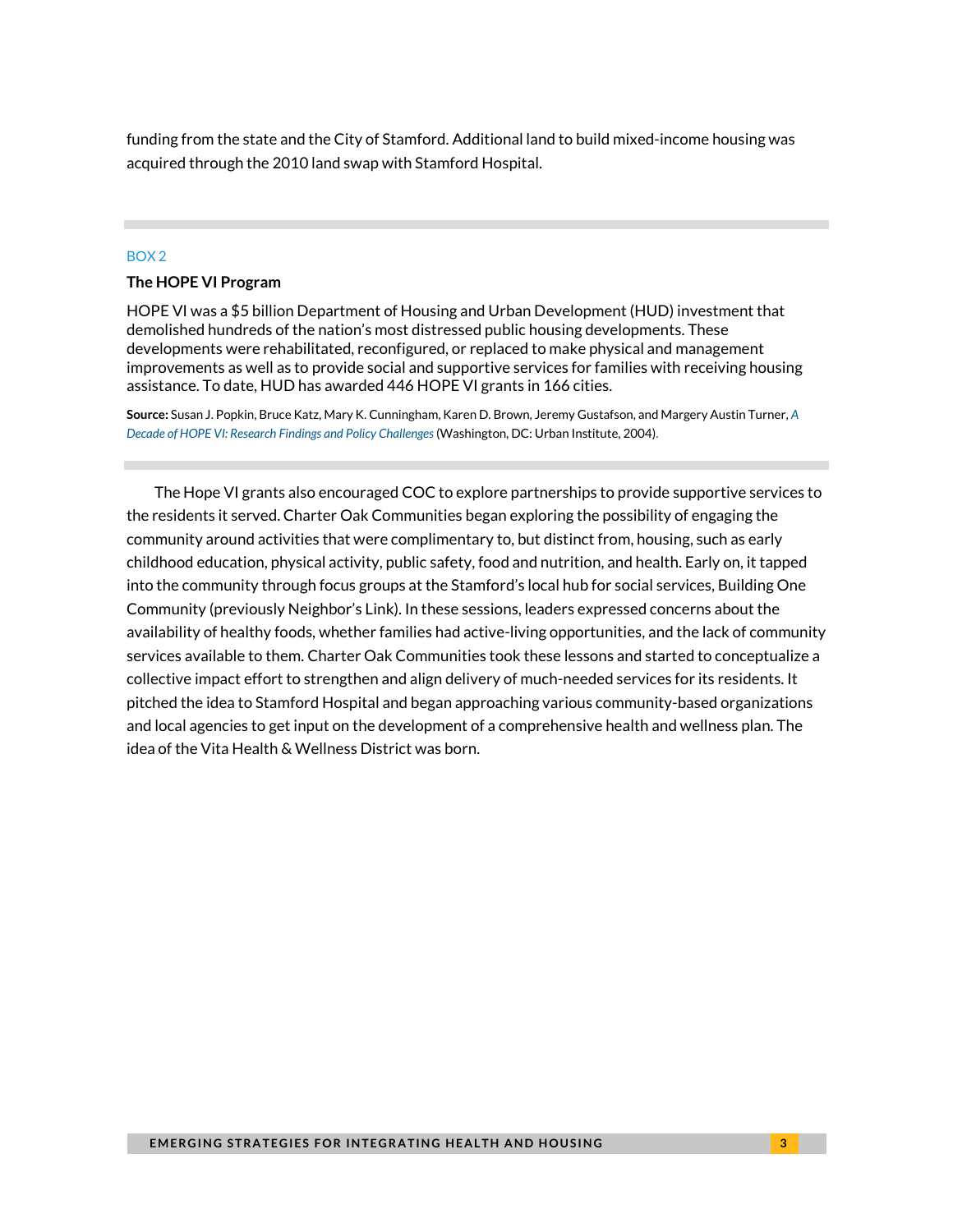#### FIGURE 1

#### **Fairgate Development**

*Before and after image of a 1930s-era public housing complex rebuilt through HOPE VI program*



**Sources**: Vincent Tufo, Pamela Koprowski, and Gregory Kearns, "The Importance of Community Development for Health." Presentation given during the HPOE Live! Webinar series, Stamford, CT; Charter Oak Communities.

### **Stamford Hospital**

In 2000, new leadership at Stamford Hospital, a Planetree patient care center, created a strategic plan to become a state-of-the-art regional medical center.<sup>1</sup> The primary goal was to construct a specialized cardiology department and to upgrade its facilities. The 2010 land swap negotiated with COC gave rise to a new \$450 million addition, including new emergency and pediatric departments, which opened in 2016.

During the expansion planning process, the hospital was approached by COC about its desire to better address chronic health issues in the community. The ensuing conversations about the challenges facing neighborhood residents mirrored the findings from the hospital's 2012 completion of a Community Health Needs Assessment (CHNA), as required by new provisions for nonprofit hospitals in the Affordable Care Act.<sup>2</sup> The needs assessment, completed jointly with the City of Stamford, found that some of Stamford's unhealthiest residents (with high rates of obesity, heart disease, diabetes, and cancer) lived close to the hospital. The assessment also revealed that 40 percent of adults making less than \$30,000 a year relied heavily on the emergency room to attend to their health needs. Few had regular contact with a primary care provider, which meant that chronic conditions like diabetes, obesity, and hypertension were not being properly managed. Sixteen percent of residents were unable to get a prescription filled because of cost (Stamford Hospital, 2013).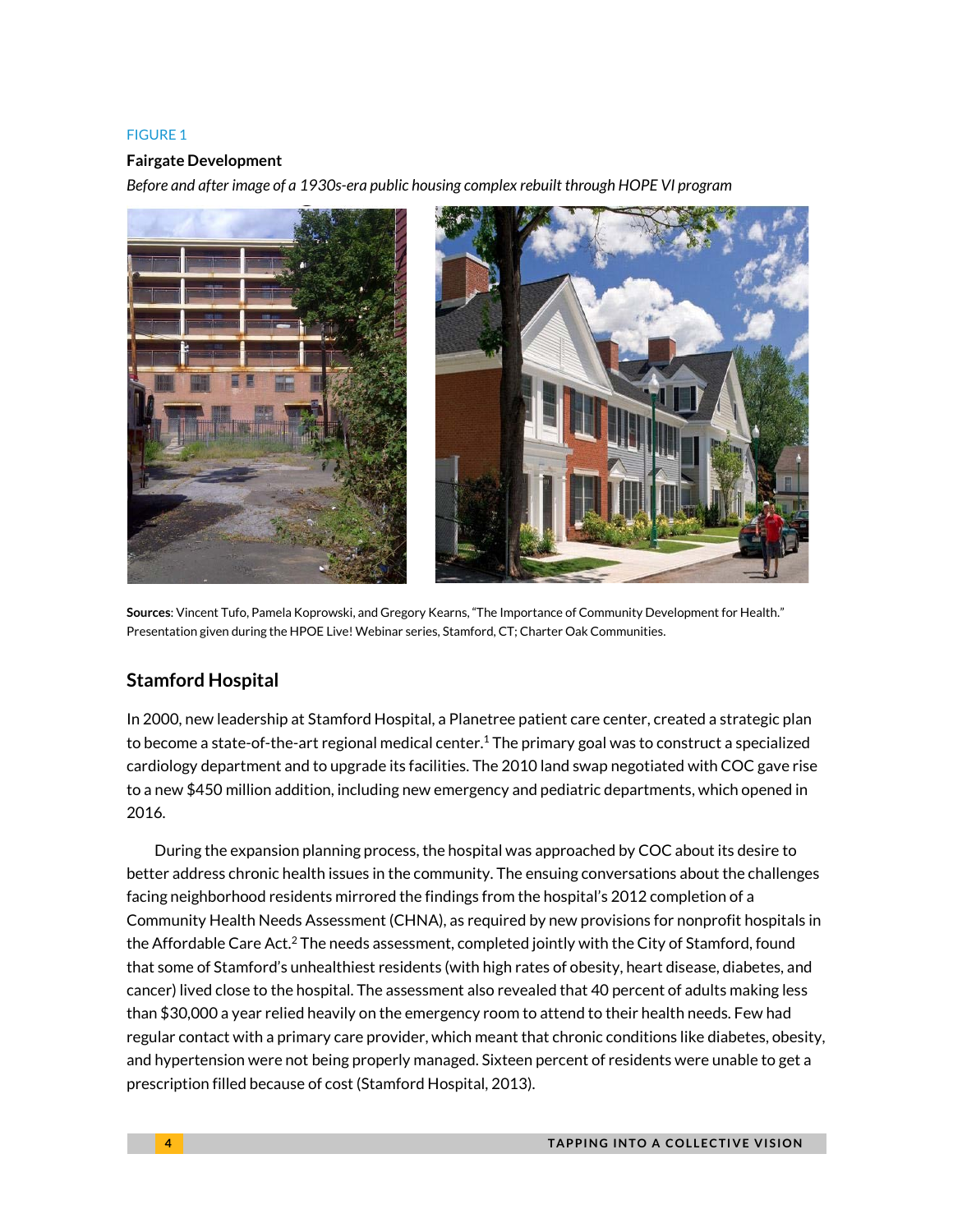Beyond inadequate health care access, the assessment revealed that there were insufficient social supports within the neighborhood. In particular, there had been a significant growth in Stamford's immigrant population, where 42 percent of the population spoke a language other than English at home (Stamford Hospital, 2012) and culturally competent resources were needed to support these community members. The hospital's growing appreciation for the challenges facing its neighbors meant it needed to engage more fully with other partners in the community if conditions were to improve.

*When hospitals seek to address the gaps identified in their community health needs assessment, they realize that the social determinants of health go way beyond the walls of the institution into the community. There is a real benefit to working in collaboration with community partners. — Pam Koprowski, Stamford Hospital* 

### **Vita Health & Wellness District**

Led by Charter Oak Communities and Stamford Hospital, the Vita Health & Wellness District (vita means "life" in Latin) is operated by a group of city agencies, child care and educational entities (including local schools), health clinics, and other community-based organizations—collectively known as the Stamford Community Collaborative—that formalized their efforts in 2013.

In addition to providing medical care and affordable housing, the Collaborative's place-based vision has extended to better opportunities for physical activity, increased public safety, availability of nutritious food, educational achievement, and specialized supports for immigrant and non-Englishspeaking families. The Collaborative has taken advantage of its location, visibility, and access to resources to work with the city government on broader social and economic issues as well. They have the ear of elected officials, schools, local police, and fire departments and have built a reputation as a community resource with social capital to leverage.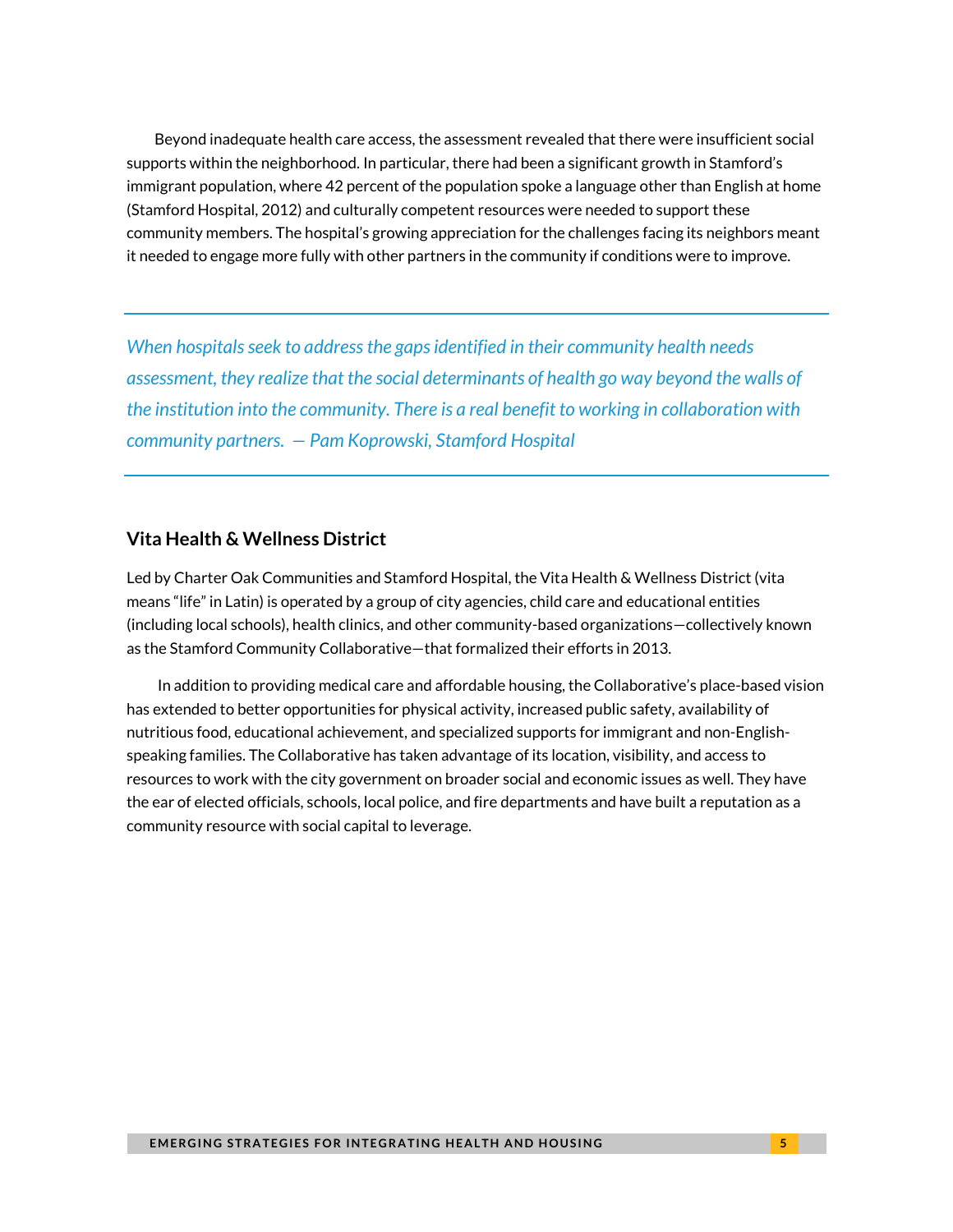#### FIGURE 2

#### **Vita Health & Wellness District Boundary**



**Source**: Charter Oak Communities.

# Activities

The partners in the Stamford Community Collaborative are committed to measuring the collective impact of the Vita District's physical redevelopment and service programming on the community's social, economic, and physical health. These partners meet monthly to plan and implement Vita's goals to do the following:

- 1. Improve the health of a vulnerable population
- 2. Help to reduce excessive spending linked to the inefficient delivery of medical services
- 3. Strengthen the neighborhood surrounding Stamford Hospital through a variety of strategies, including access to healthy food, workforce development, economic development, and physical activity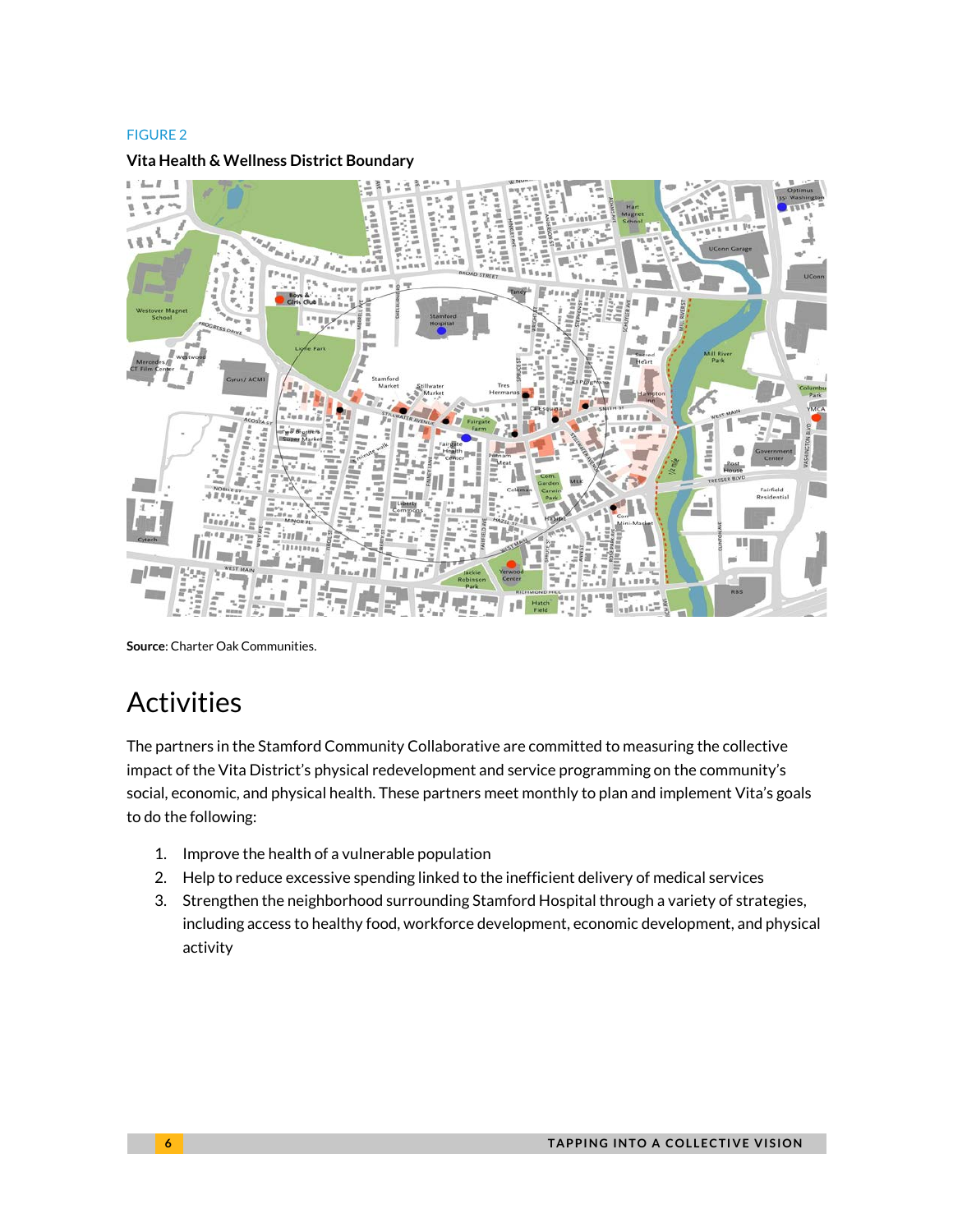#### TABLE 1

#### **Vita Health & Wellness District Community Collaborative, 2016**

| <b>Member organization</b>                                        | <b>Services</b>                                                                                                                                                                             |  |
|-------------------------------------------------------------------|---------------------------------------------------------------------------------------------------------------------------------------------------------------------------------------------|--|
| All Our Kin                                                       | Training support for community child care                                                                                                                                                   |  |
| AmeriCares Free Clinic                                            | Primary care and diagnostic services for the uninsured, including<br>mobile van                                                                                                             |  |
| Boys & Girls Club                                                 | After-school and recreation programs for school-aged children                                                                                                                               |  |
| <b>Building One Community</b>                                     | Health, legal referrals, education, empowerment, and employment<br>training for new immigrant families                                                                                      |  |
| <b>Charter Oak Communities</b>                                    | Affordable homes and housing support                                                                                                                                                        |  |
| Child Guidance Center of Southern<br>Connecticut                  | Mental and behavioral health services for children and teens                                                                                                                                |  |
| City of Stamford                                                  | Health and social services                                                                                                                                                                  |  |
| Communities4Action                                                | Initiative support and public awareness of substance misuse                                                                                                                                 |  |
| Cornerstone Pharmacy                                              | Neighborhood pharmacy                                                                                                                                                                       |  |
| DomusKids                                                         | Education, after-school, and social services                                                                                                                                                |  |
| Fairgate Farm                                                     | Seed-to-table produce, nutrition education, urban farming                                                                                                                                   |  |
| Family Centers Inc.                                               | Social support to residents from mixed-income housing communities<br>including immigrant families                                                                                           |  |
| Franklin Street Community Health<br>Center                        | Comprehensive federally qualified health center operated by<br><b>Stamford Health</b>                                                                                                       |  |
| New Covenant Center                                               | Job skills programming, medical and immigration services, and other<br>charitable assistance (food, clothing, personal hygiene)                                                             |  |
| Norwalk Community College                                         | Norwalk Community College School of Nursing and Allied Health<br>operating a new workforce development program in health sciences<br>in the district                                        |  |
| <b>Optimus Health Center</b>                                      | Federally qualified health center that provides a range of medical and<br>preventive health care services to adults, children, and families;<br>opened site in Fairgate housing development |  |
| Sarner Health & Fitness Institute at<br>(Tully) Stamford Hospital | Medical fitness center                                                                                                                                                                      |  |
| <b>Stamford Hospital</b>                                          | The city's only acute care hospital                                                                                                                                                         |  |

**Source:** [Vita compilation from partnership website.](http://vitastamford.com/partnerships/) See "The Vita Health & Wellness District Community Collaborative," Vita, accessed July 11, 2017, [http://vitastamford.com/partnerships/.](http://vitastamford.com/partnerships/) 

### **Access to Health Care**

The 2012 Stamford Hospital's community health needs assessment revealed striking challenges with access primary care services. To address this problem, the Collaborative activated health care providers on multiple fronts, with the goal of increasing access to primary health care services in the community while decreasing emergency room use as a primary care destination, and to improve access to a variety of other services, including dental, behavioral health, and preventive and wellness services.

> **Depart Care**, a nonprofit health care organization, operates multiple federally qualified health center sites (FQHCs) in the surrounding area, including the newly established **Fairgate Community Health Center** located within the Fairgate Housing Development (part of Charter Oak's properties). The presence of the FQHC was deemed as important for expanding primary medical care, dental, and behavioral health services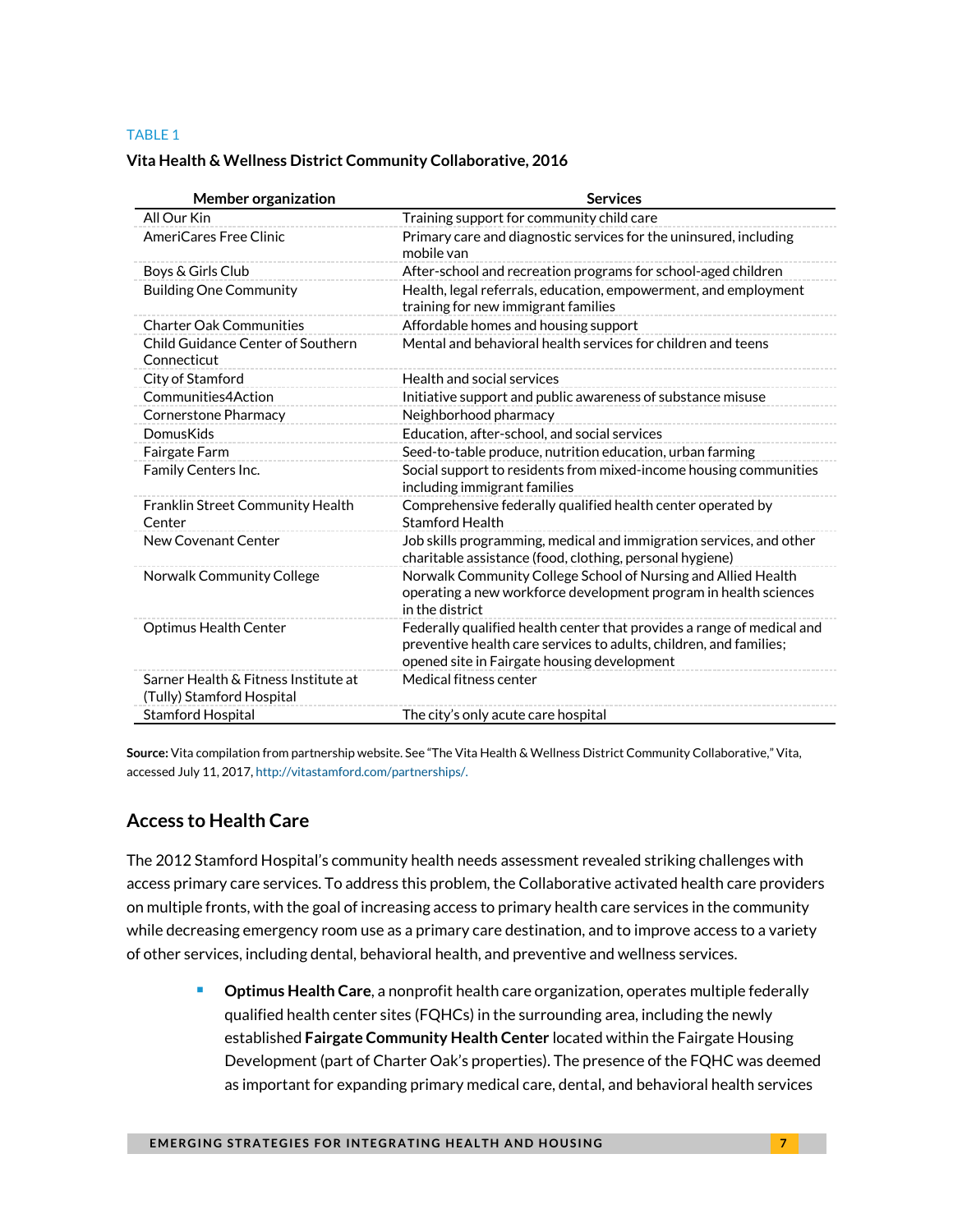to the uninsured and underinsured population in the area, which includes a significant percentage of low-income residents in the Vita District. Before joining the Collaborative, Optimus enjoyed a long-standing relationship with Stamford Hospital. In addition to encouraging this FQHC to open a clinic in the Stamford community, Stamford Hospital provides funding to supplement its federal allocation and outfitted the Optimus clinic. Residents overusing the hospital's ER department for non-emergency visits were referred to Optimus to receive more efficient and appropriate care. Optimus also offers wellness programs targeting smoking cessation, oral health, nutrition, and exercise.

- The Collaborative also includes **Franklin Street Community Health Center**, an FQHC operated by Stamford Health (part of Stamford Hospital)**.** The center has launched a telehealth arm where on-call specialists can support patients who may need additional assistance adhering to their prescribed medications or treatment plans. The goal is to offer residents a convenient way to receive accurate, patient-centered medical advice from a trusted source.
- **AmeriCare Free Clinic** works with many of the district's hardest-to-reach residents. Through its mobile van health services, AmeriCare offers preventive care to support residents who might otherwise be high ER users.
- In 2013, **Cornerstone pharmacy** opened in the District as one of the storefronts to further the neighborhood's health and wellness commitment. This was a significant addition because there had not previously been a pharmacy.
- Finally, like other large hospitals, Stamford Hospital funds community-based clinics to facilitate easier access to medical services by providing services such as home-based care and portals, where patients can receive acute care services. This approach to medical care supports people with varying abilities to pay; signs patients up for Medicaid, the Affordable Care Act and other eligible reimbursement plans; and reduces the inefficiency costs of nonemergency visits to the ER.

### **Improving Healthy Food Access and Teaching Healthy Eating Habits**

Vita provides several programs that promote physical activity and nutrition. At the heart of those activities is its communal farm, which was originally envisioned as an interim use for vacant property and has evolved into a core part of the Collaborative's activities. Rather than building a small community garden for individual families, the Collaborative wanted to create an open field farm that could serve multiple stakeholders, including food-insecure residents, soup kitchens, food banks, and shelters. The partners converted blighted lots into four farmable plots, and Fairgate Farms was born.

Centered around building a sense of social cohesion and mutual accountability, Fairgate Farms seeks to build the infrastructure for neighborhood-wide health and wellness. In addition to regular events and seminars, a dietician and nutritionist from Stamford Hospital teaches regular cooking and nutritional classes using the fruit and vegetables harvested from the farm.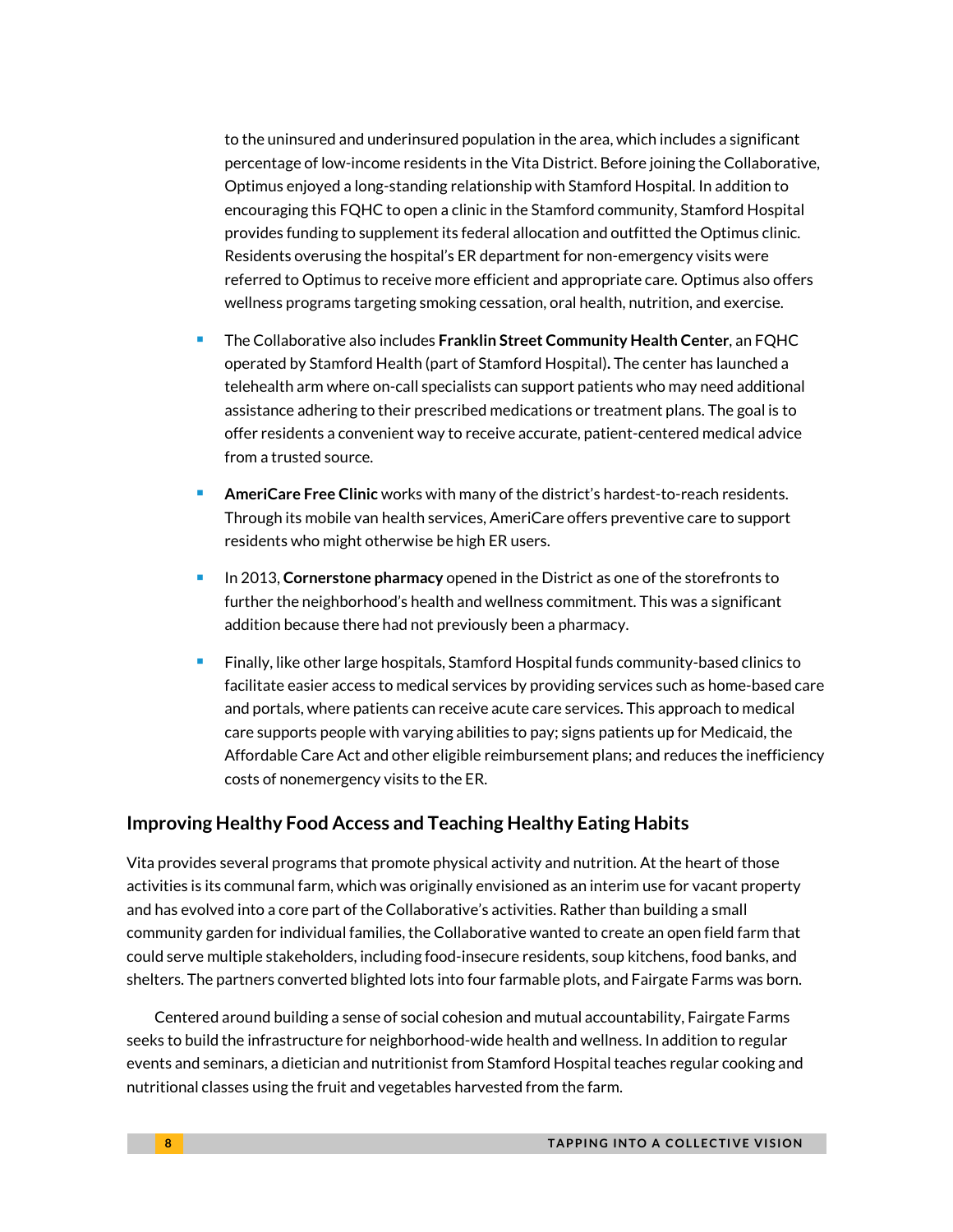Locals (COC and non-COC residents alike) are encouraged to tour the farm and are asked to volunteer their time or areas of expertise. Charter Oak Communities explains its approach as providing "neighborly love" to help people feel comfortable and cared for to set a foundation for deeper engagement on things like nutrition and healthy eating. The farm combines the ability to be outdoors and engage in healthy and enjoyable physical activity and is a learning environment where people receive information about gardening, composting, and soil science. The Collaborative also sees the farm as an opportunity for professional growth and job development. More than growing vegetables, the partners see the farm as growing community.

#### FIGURE 3

#### **Beet Harvest at Fairgate Farm**



**Source**: Charter Oak Communities.

### **Reducing the Achievement Gap**

Within their service area, the Vita members recognize that children with disadvantaged backgrounds who were born outside of the United States or to immigrant parents with varying ability challenges (including having an undocumented status) trailed behind their peers in school and educational achievement. In response to findings from the needs assessment, the Vita Collaborative launched its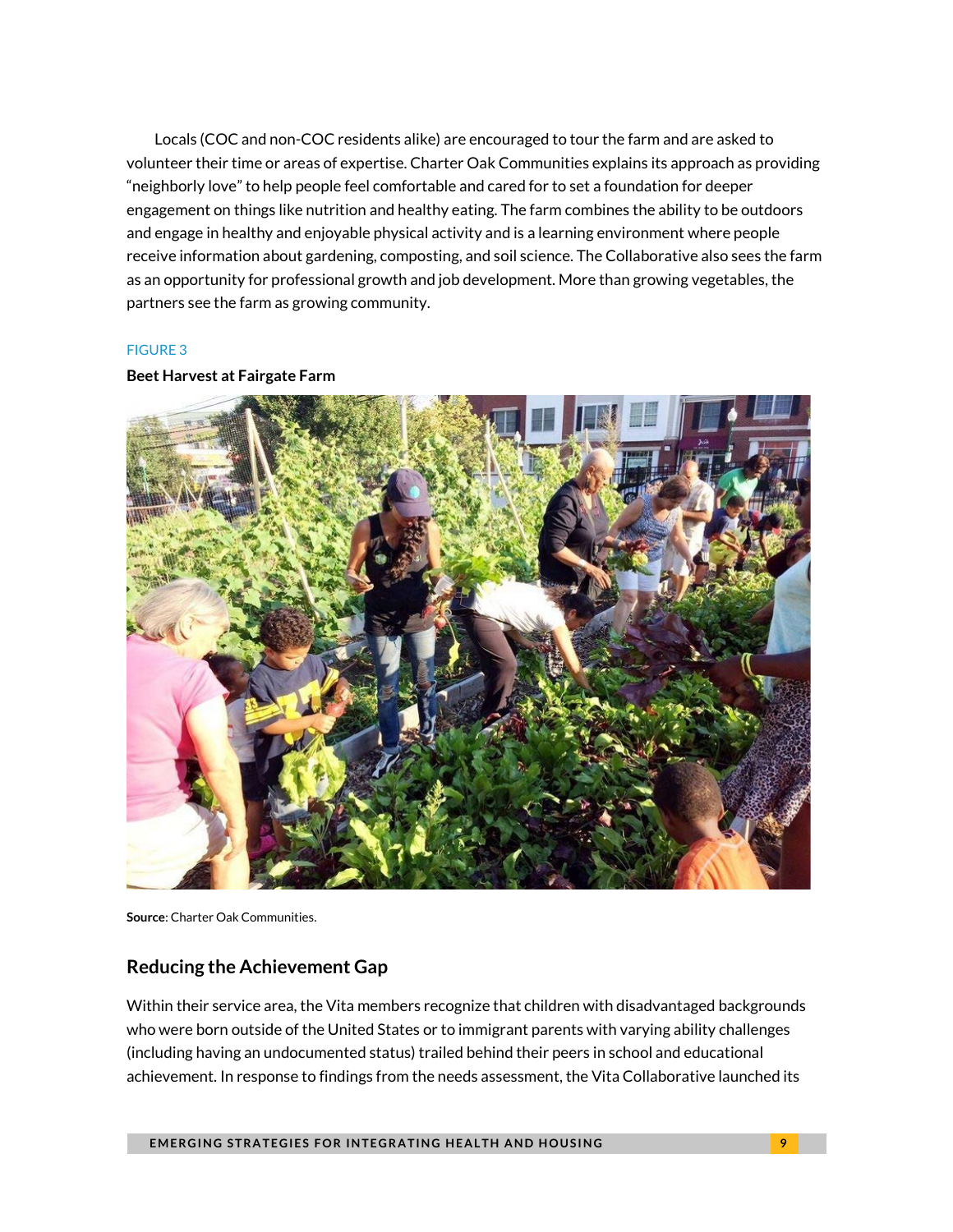Parents as Co-Educators program. The three-year demonstration project focuses on a cohort of children of immigrant parents living in the Vita District with a goal of enhancing existing educational opportunities by engaging families, building parent skills, and providing wraparound services.

Using an evidence-informed curriculum called Parents as Teachers, $3$  the cross-disciplinary implementation team educates families about parents' role as teachers and advocates for their children. A lead outreach psychiatrist helps the families understand their child's behaviors as well as how to model skill-building traits (e.g., using parent-to-child communication techniques to improve a child's communication abilities).

The program measures the parent training participation as well as pre- and post-engagement of the parents' children using standard program inputs (e.g., how many visits, referrals made, attendance, interaction with outreach worker). Every six months, over the course of two years while the program enrollee's children are in prekindergarten, the children are assessed along 30 different indicators across four criteria: cognitive, socioemotional, creative, and physical development. After the first year of kindergarten, the children's outcomes are measured again with follow-ups through third grade.

Clients enrolled in the Parents as Co-Educators program can access dental care or other medical attention during their program visits. This level of convenience not only alleviates transportation scheduling barriers, but it attempts at a collective impact model. In essence, the program is using education as a proxy for long-term community health and well-being. By working in parallel with children and their parents, the team hopes to reduce the pervasive achievement gap seen in children from low-income or immigrant families in the area.

*The Vita partners wanted to focus on a particular population that we know has multiple challenges…by taking a collective impact approach, we could be more effective at achieving agreed upon goals. — Tania Recinos, Family Centers* 

# Funding

Early on, COC and Stamford Hospital joined forces to raise the roughly \$636 million needed for predevelopment costs for the Vita District. The organizations braided together Low-Income Housing Tax Credits, Community Reinvestment Act funds, private equity, and a variety of state, local and federal grants to create 12 mixed-income revitalization developments (six within the Vita District and six outside of the boundary) and complete the \$450 million hospital reconstruction (table 2).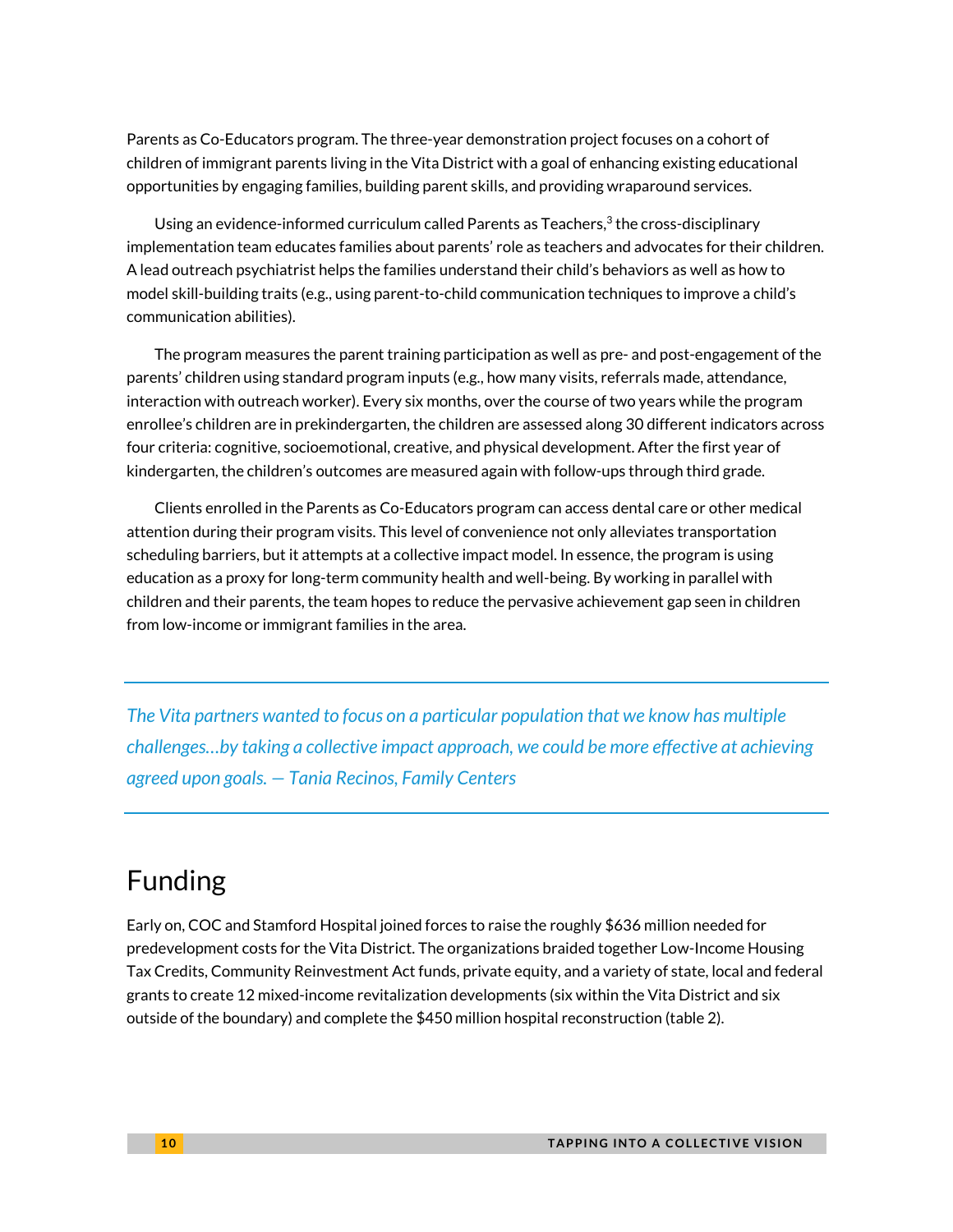#### TABLE 2

#### **Raising Predevelopment Funds**

| <b>Sector</b>                                                  | <b>Funding type</b>                                           | Amount         |
|----------------------------------------------------------------|---------------------------------------------------------------|----------------|
| <b>Traditional mortgages</b><br>State grants<br><b>Housing</b> | Low-Income Housing Tax Credit                                 | \$90.7 million |
|                                                                |                                                               | \$57.3 million |
|                                                                |                                                               | \$15.7 million |
|                                                                | Federal grants (HOPE VI, Sustainable Communities Grant, etc.) | \$10.4 million |
|                                                                | Local loans and city obligation grants                        | \$9 million    |
|                                                                | Charter Oak Communities investment loan                       | \$300,000      |
| <b>Health</b>                                                  | State-insured bonds                                           | \$250 million  |
|                                                                | Grants and donations                                          | \$200 million  |

Stamford Hospital is most focused on leveraging its endowment and other capital campaigns for future investments in its medical center, envisioning long-term returns for community health and wellness. As a nearly self-sustaining real estate entity, COC finances the community farm, consulting services for an interactive website, and outreach and communications. It also sponsors research and often front-loads the costs for new initiatives. Both entities collaborate on fundraising efforts. Additionally, all Vita Collaborative members pay an annual fee or contribute support for day-to-day operations.

# Evaluating Success

The Vita Health & Wellness District has raised the profile of a once disinvested neighborhood through its neighborhood-wide initiatives. Although no assessment of collective impact has yet been commissioned, several initiatives are monitoring their program outcomes.

*I've been in this community for a long time, and I interact with lots of organizations...but until the Vita group, [Collaborative partners] sat around the table and shared what each of us were doing I didn't really have a clear picture of all that [was] happening within the city around health and wellness. — Bob Arnold, Family Centers*

### **Successes**

The Parents as Co-Educators program has started to observe increased parent involvement in schools, both for enrolled and unenrolled families. They posit that some of the life skills taught by the program have trickled down throughout the neighborhood. Given the district's goal for neighborhood-wide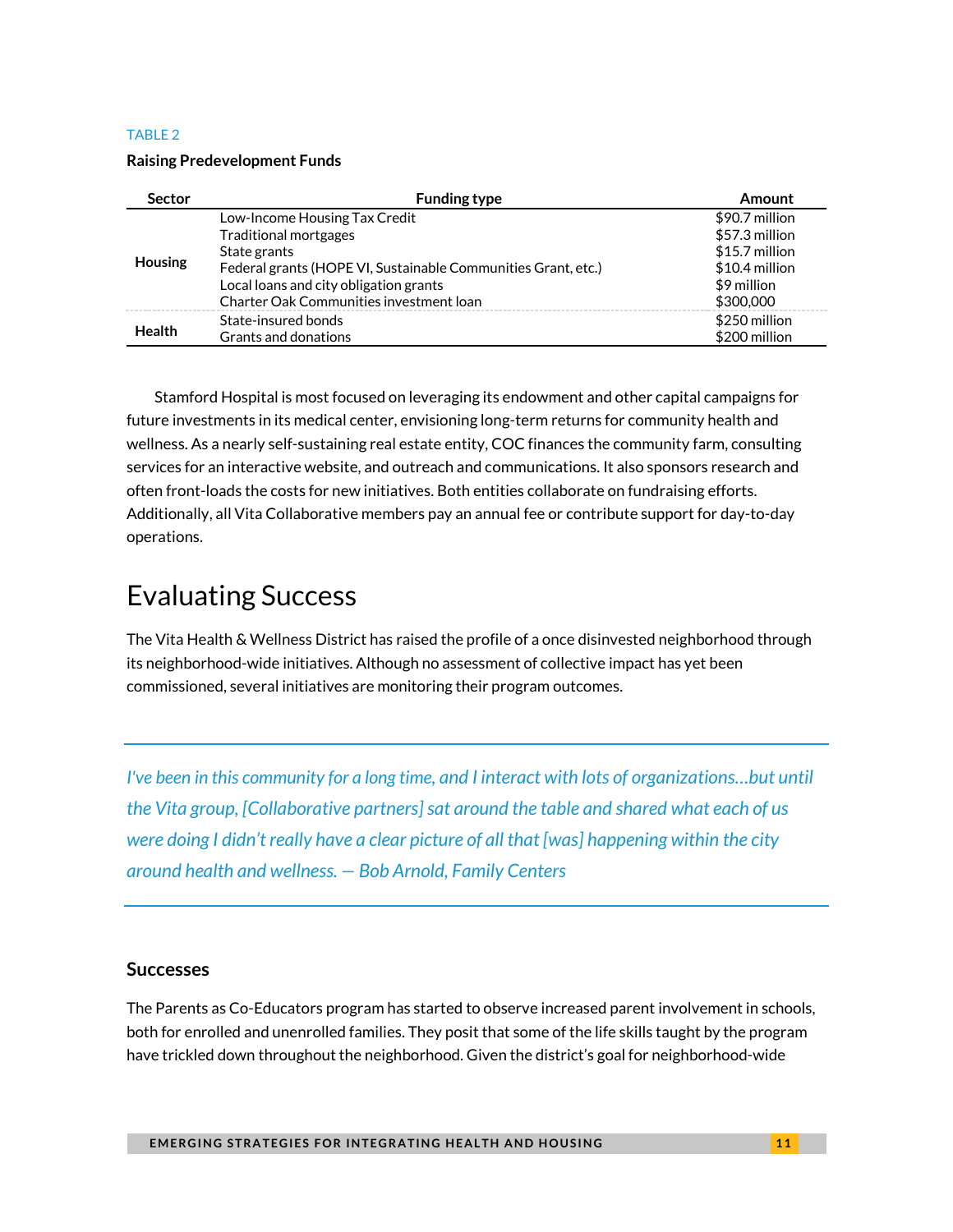transformation, this "contagious" effect is encouraging. But because the program is engaging a small cohort, it will be challenging to assess the program's overall effectiveness.

### **Challenges**

This cross-sector approach to health is multilayered, ambitious, and complicated. From its multiple funding sources to attaining community buy-in, the Vita District is not short of challenges.

From the beginning, some homeowners opposed the district's expansion and redevelopment plans citing neighborhood congestion, diminishing property value, and concerns about crime. Food access, too, is a challenge for some in the community. Without adequate transportation options, residents are limited to nearby options that predominantly stock unhealthy foods, sugary drinks, and alcohol.

Additionally, not all residents are partaking equally in available services. The recent uncertainty around immigration policy has contributed to a reluctance by many families to access needed services for fear of possible deportation. In addition, recent and undocumented immigrants are ineligible for certain or public benefits, such as Medicaid, which further constrain options. Although the community farm is open to everyone in the neighborhood, it is rarely used by those who live in COC's public housing development. One Vita member speculated that these residents may have full-time jobs that prevent them from volunteering their time. Additionally, the farm relies heavily on word-of-mouth to promote its events and classes; it is possible that COC residents are simply not aware of the opportunities.

Finally, Vita Collaborative members noted that it was difficult to ensure all partners were at the table for key strategy discussions. Given client caseload, staff capacity, and scheduling conflicts, not all Collaborative members could participate fully and felt like the initiative suffered from top-down decisionmaking.

# Looking Forward

Although each of the participating service providers can leverage activity and data tracking, the collective data sharing system is still evolving. There seems to be an opportunity for longitudinal data tracking to identify who is being served by multiple programs and organizations throughout the District and to move toward a collective impact assessment of the various activities and interactions on the lives and health of the residents. Additionally, given the uncertainty of the future of the Affordable Care Act and the availability of community benefit funds should uninsurance rates rise, Stamford Hospital will have to be even more creative about how to engage particularly vulnerable patients.

# Key Take-Aways

The Vita Health & Wellness District case study underscores two basic, but invaluable, points about neighborhood transformation: (1) having long-standing relationships and positive reputations in the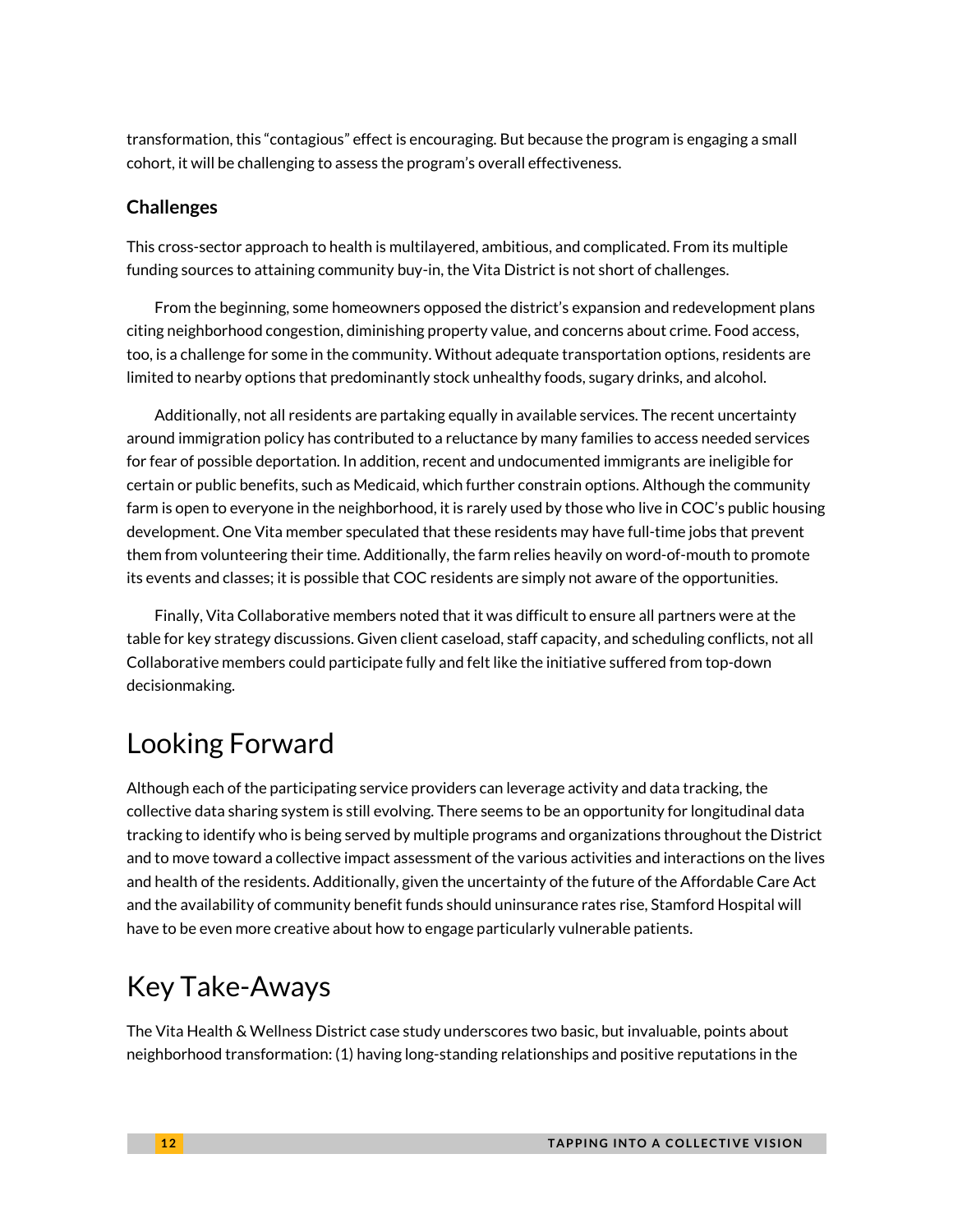community is critical to any sustainable partnership, and (2) aligning visions and mapping out the mutual benefit at the outset of the partnership secures buy-in as well as dedicated stakeholders.

- **Anchor institution involvement.** Having the financial and social capital of two anchor institutions was fundamental to the development and evolution of the Vita Health & Wellness District. In addition to their own investments, COC and Stamford Hospital have convened a large set of actors who can apply for joint funding opportunities where they might otherwise have competed for service dollars. Like other place-based initiatives, the district also shows the value of being a good neighbor to residents and local businesses by making local investments in one concentrated area.
- **Mutual benefits and goals.** The land swap strategy between the housing authority and hospital proved to be a good investment for the immediate and long-term relationship of the anchor institutions. It met both of their needs and committed them both to the project's strategic planning. At the outset, this strategy made both parties accountable to making good use of the newly acquired land as well as by being a good neighbor to its residents and business owners in the surrounding area. Additionally, all the Collaborative members realized that they were serving (or needed to serve) the same population which was integral to their goal setting for holistic community health improvements.
- **Strategic leadership.** A neighborhood-wide approach to health and wellness requires multiple systems of support. Leadership from the housing authority, hospital, city, nonprofits, and other community stakeholders was integral to gaining the buy-in and trust of residents. At the same time, these leaders' continual investment increases the visibility of complex issues such as the social determinants of health, especially for local policymakers. Respondents stressed the benefits of working closely with the housing authority and the hospital given their political acumen and ability to make the case for the city and state's investment returns (i.e., how some of the health interventions could support reducing the budget deficit at the state level).
- **Community and stakeholder engagement.** Vita's close engagement with neighboring business owners, residents, community benefit organizations, and local agencies can facilitate more meaningful programming for the neighborhood. These community engagement efforts also help with "asset mapping," or understanding the existing resources in a neighborhood. Taking inventory of what is already available in the community and identifying gaps helps with leveraging opportunities without duplicating efforts. This partnership has built bridges between institutions and programs that were previously siloed and unable to think about strategic collaboration or collective impact.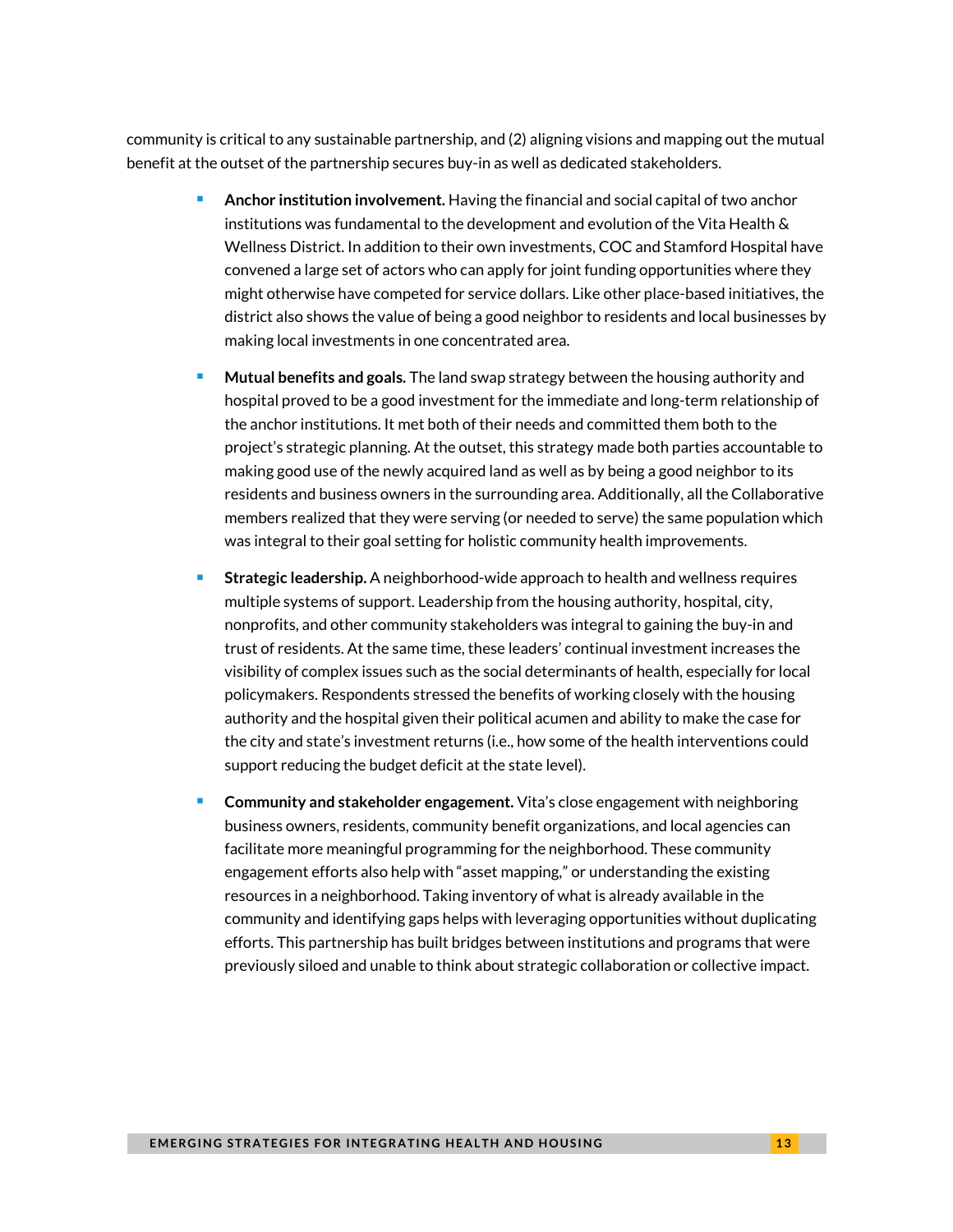#### BOX 3

#### **Want to Learn More?**

For further information regarding the Vita Health & Wellness case study, please contact Vin Tufo at [VTufo@CharterOakCommunities.org](mailto:VTufo@CharterOakCommunities.org) or Pam Koprowski at [pam.koprowski@gmail.com.](mailto:pam.koprowski@gmail.com)

# **Notes**

- 1. A philosophy of health care that prioritizes patient- and family-centered care to facilitate high-quality delivery and healing. For details on how on their approach to care and treatment, see "The Planetree Philosophy of Care," Stamford Health, accessed July 11, 2017, [https://www.stamfordhealth.org/about/planetree/.](https://www.stamfordhealth.org/about/planetree/)
- 2. Since 2008, tax-exempt hospitals must report their programs and activities that provide treatment and/or promote health in the community in which they operate otherwise known as their community benefit. As of 2010 and the passage of the Affordable Care Act (ACA), not for profit hospitals are also required to conduct Community Health Needs Assessments (CHNAs) every three year as well as create a responsive implementation strategy.
- 3. Parents as Teachers is an evidence based model that seeks to promote the optimal early development, learning and health of children by supporting and engaging their parents and caregivers. See "Evidence-Based Model," Parents as Teachers, accessed July 11, 2017[, http://parentsasteachers.org/evidence-based-model/.](http://parentsasteachers.org/evidence-based-model/)

### References

Community Charter Oak Communities and Stamford Hospital. 2013. *[Vita Health and Wellness District in Stamford,](http://vitastamford.com/wp-content/themes/vita/media/VITA_2013_REPORT.pdf)  [CT](http://vitastamford.com/wp-content/themes/vita/media/VITA_2013_REPORT.pdf)*. Stamford, CT: Charter Oak Communities and Stamford Hospital.

Popkin, Susan J., Bruce Katz, Mary K. Cunningham, Karen D. Brown, Jeremy Gustafson, and Margery Austin Turner. 2014. *[A](http://www.urban.org/sites/default/files/publication/54106/2000260-The-Housing-Affordability-Gap-for-Extremely-Low-Income-Renters-2013.pdf) Decade o[f HOPE](http://www.urban.org/research/publication/decade-hope-vi/view/full_report) VI: Research Findings and Policy Challenges*. Washington, DC: Urban Institute.

Stamford Hospital. 2013. *[Community Health Needs Assessment](https://www.stamfordhealth.org/app/files/public/177/Community-Health-Needs-Assessment-CHNA-2013.pdf)*. Stamford, CT: Stamford Hospital.

# About the Authors



**Corianne Payton Scally** is a senior research associate in the Metropolitan Housing and Communities Policy Center at the Urban Institute, where she explores the complexities of interagency and cross-sector state and local implementation of affordable rental housing policy, finance, and development. Her areas of expertise include federal, state, and local affordable housing programs and partners, covering topics from policy development and advocacy to program funding and implementation to on-the-ground development and operations. Through extensive case study research, interviews, and surveys, Scally evaluates how well the affordable rental housing system works to serve vulnerable populations, including low-income households, people with disabilities, and the elderly. She is a former associate professor of urban planning at the State University of New York at Albany, as well as a former nonprofit affordable housing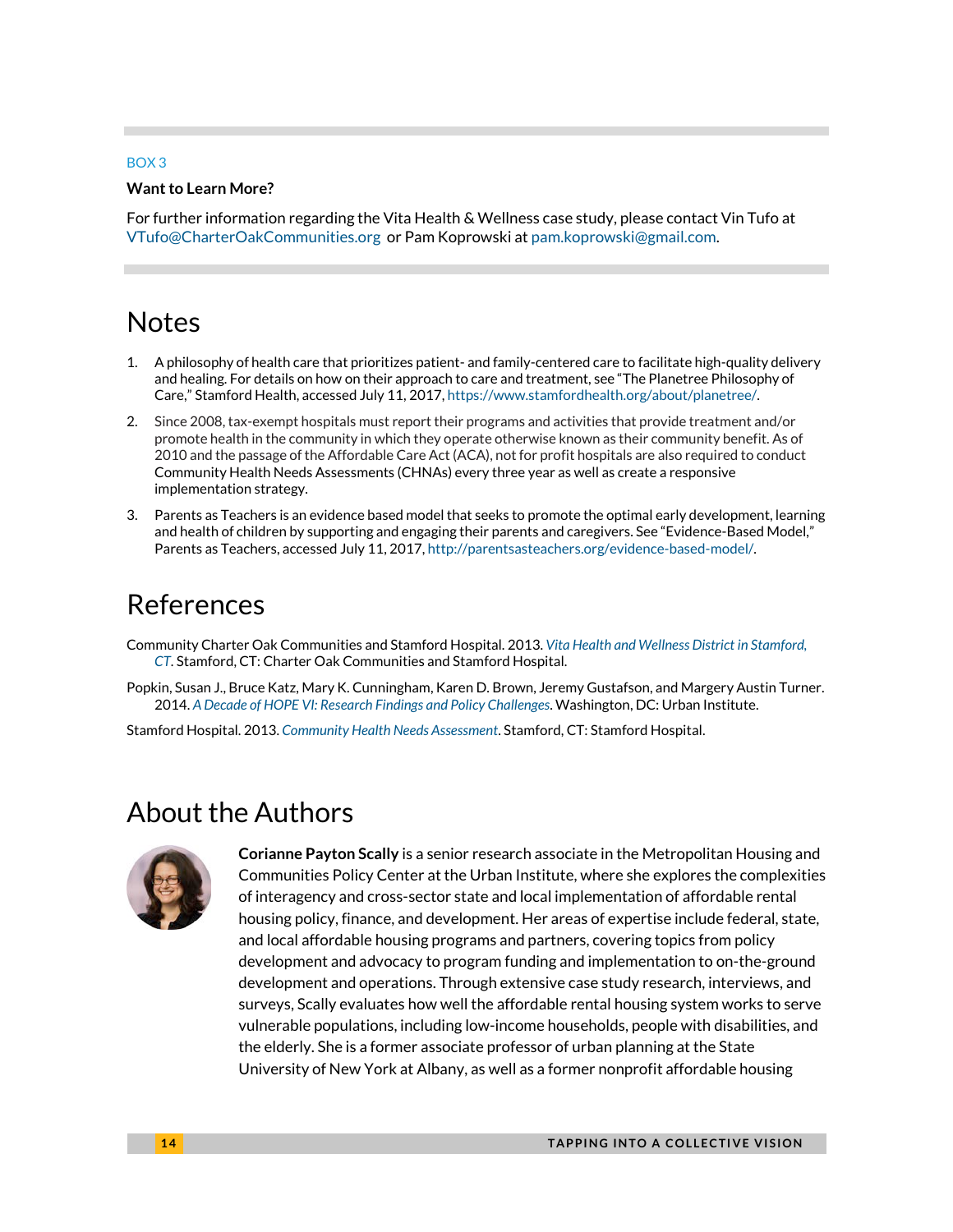developer. Scally received her BA in international affairs and MS in urban planning from Florida State University, and her PhD in urban planning and policy development from Rutgers University.



**Elaine Waxman** is a senior fellow in the Income and Benefits Policy Center at the Urban Institute. Her expertise includes food insecurity, nutrition and the food assistance safety net, the social determinants of health disparities, and other issues affecting low-income families and communities. Before joining Urban, Waxman was vice president of research and nutrition at Feeding America, where she oversaw research on food insecurity, the intersection of hunger and health, and the circumstances and experiences of people seeking charitable food assistance. She also helped develop community-based intervention models to address the needs of lowincome, food-insecure families. From 1999 to 2009, Waxman worked on a series of linked research projects at the University of Chicago on low-wage work and the challenges facing low-income working families. Waxman has coauthored numerous research and policy reports and articles in scholarly journals, including *Applied Economics Perspectives and Policy*, *Health Affairs*, *Social Science Review*, *Journal of Hunger and Environmental Nutrition*, *Journal of Family and Economic Issues*, and *Journal of Food Law and Policy*. She is a member of the Feeding America Technical Advisory Group, an adviser to the national food and agricultural policy forum Agree, an advisory board member of the Family Resiliency Center at the University of Illinois, and a member of the Aspen Institute Dialogue on Food Insecurity and Health Care Expenditures. She holds an MPP and a PhD from the University of Chicago, where she is a lecturer.



**sade adeeyo** is a research associate in the Metropolitan Housing and Communities Policy Center. She works primarily with the Program on Neighborhoods and Youth Development team, focused on building multigenerational, place-based interventions in public housing communities. Currently, she is part of the Promoting Adolescent Sexual Health and Safety project. Before joining Urban, adeeyo worked at the Black Women's Health Imperative; she has consistently held positions that advocate for equitable public health and the housing stability of women and communities of color. adeeyo holds a BA in comparative women's studies with a minor in public health from Spelman College and an MA in public policy with a concentration in women's studies from the George Washington University.